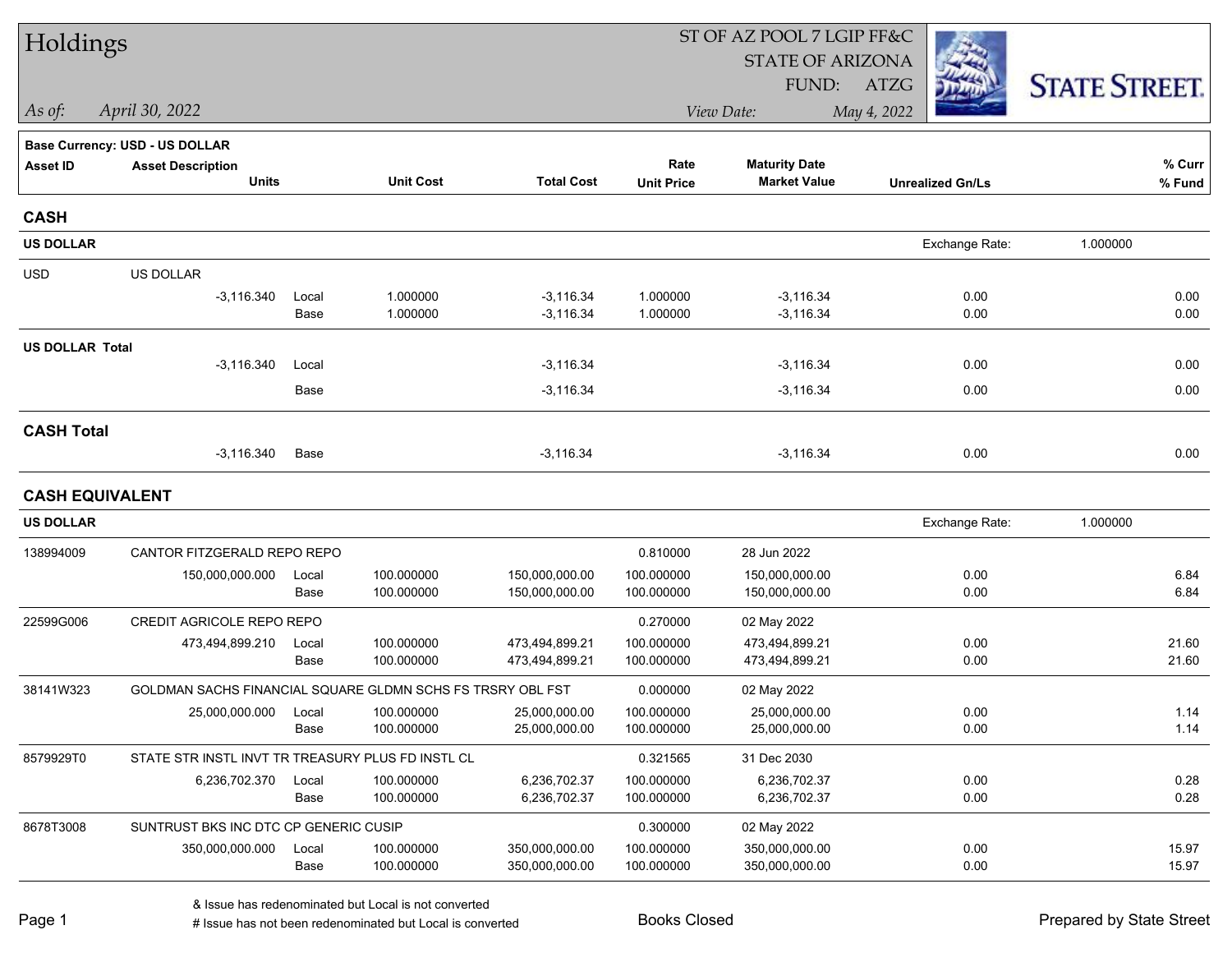| Holdings        |                                       |       |                  |                   |                   | ST OF AZ POOL 7 LGIP FF&C |                         |                      |
|-----------------|---------------------------------------|-------|------------------|-------------------|-------------------|---------------------------|-------------------------|----------------------|
|                 |                                       |       |                  |                   |                   | <b>STATE OF ARIZONA</b>   |                         |                      |
|                 |                                       |       |                  |                   |                   | FUND:                     | <b>ATZG</b>             | <b>STATE STREET.</b> |
| As of:          | April 30, 2022                        |       |                  |                   |                   | View Date:                | May 4, 2022             |                      |
|                 | Base Currency: USD - US DOLLAR        |       |                  |                   |                   |                           |                         |                      |
| <b>Asset ID</b> | <b>Asset Description</b>              |       |                  |                   | Rate              | <b>Maturity Date</b>      |                         | % Curr               |
|                 | <b>Units</b>                          |       | <b>Unit Cost</b> | <b>Total Cost</b> | <b>Unit Price</b> | <b>Market Value</b>       | <b>Unrealized Gn/Ls</b> | % Fund               |
| 8678T3008       | SUNTRUST BKS INC DTC CP GENERIC CUSIP |       |                  |                   | 0.300000          | 05 May 2022               |                         |                      |
|                 | 225,000,000.000                       | Local | 100.000000       | 225,000,000.00    | 100.000000        | 225,000,000.00            | 0.00                    | 10.27                |
|                 |                                       | Base  | 100.000000       | 225,000,000.00    | 100.000000        | 225,000,000.00            | 0.00                    | 10.27                |
| 912796J42       | TREASURY BILL 06/22 0.00000           |       |                  |                   | 0.067500          | 16 Jun 2022               |                         |                      |
|                 | 10,000,000.000                        | Local | 99.991375        | 9,999,137.50      | 99.991375         | 9,999,137.50              | 0.00                    | 0.46                 |
|                 |                                       | Base  | 99.991375        | 9,999,137.50      | 99.991375         | 9,999,137.50              | 0.00                    | 0.46                 |
| 912796K57       | TREASURY BILL 07/22 0.00000           |       |                  |                   | 0.072500          | 14 Jul 2022               |                         |                      |
|                 | 10,000,000.000                        | Local | 99.985097        | 9,998,509.72      | 99.985097         | 9,998,509.72              | 0.00                    | 0.46                 |
|                 |                                       | Base  | 99.985097        | 9,998,509.72      | 99.985097         | 9,998,509.72              | 0.00                    | 0.46                 |
| 912796L64       | TREASURY BILL 08/22 0.00000           |       |                  |                   | 0.107500          | 11 Aug 2022               |                         |                      |
|                 | 20,000,000.000                        | Local | 99.973792        | 19,994,758.34     | 99.973792         | 19,994,758.34             | 0.00                    | 0.91                 |
|                 |                                       | Base  | 99.973792        | 19,994,758.34     | 99.973792         | 19,994,758.34             | 0.00                    | 0.91                 |
| 912796M71       | TREASURY BILL 09/22 0.00000           |       |                  |                   | 0.090000          | 08 Sep 2022               |                         |                      |
|                 | 20,000,000.000                        | Local | 99.970569        | 19,994,113.89     | 99.970569         | 19,994,113.89             | 0.00                    | 0.91                 |
|                 |                                       | Base  | 99.970569        | 19,994,113.89     | 99.970569         | 19,994,113.89             | 0.00                    | 0.91                 |
| 912796Q28       | TREASURY BILL 05/22 0.00000           |       |                  |                   | 0.060000          | 12 May 2022               |                         |                      |
|                 | 10,000,000.000                        | Local | 99.998167        | 9,999,816.67      | 99.998167         | 9,999,816.67              | 0.00                    | 0.46                 |
|                 |                                       | Base  | 99.998167        | 9,999,816.67      | 99.998167         | 9,999,816.67              | 0.00                    | 0.46                 |
| 912796S42       | TREASURY BILL 07/22 0.00000           |       |                  |                   | 0.835100          | 21 Jul 2022               |                         |                      |
|                 | 40,000,000.000                        | Local | 99.812103        | 39,924,841.00     | 99.812103         | 39,924,841.00             | 0.00                    | 1.82                 |
|                 |                                       | Base  | 99.812103        | 39,924,841.00     | 99.812103         | 39,924,841.00             | 0.00                    | 1.82                 |
| 912796U80       | TREASURY BILL 05/22 0.00000           |       |                  |                   | 0.302000          | 10 May 2022               |                         |                      |
|                 | 20,000,000.000                        | Local | 99.992450        | 19,998,490.00     | 99.992450         | 19,998,490.00             | 0.00                    | 0.91                 |
|                 |                                       | Base  | 99.992450        | 19,998,490.00     | 99.992450         | 19,998,490.00             | 0.00                    | 0.91                 |
| 926NKW009       | AMHERST PIERPONT 04/15 VAR            |       |                  |                   | 0.280000          | 05 May 2022               |                         |                      |
|                 | 50,000,000.000                        | Local | 100.000000       | 50,000,000.00     | 100.000000        | 50,000,000.00             | 0.00                    | 2.28                 |
|                 |                                       | Base  | 100.000000       | 50,000,000.00     | 100.000000        | 50,000,000.00             | 0.00                    | 2.28                 |
| 926NKW009       | AMHERST PIERPONT 04/15 VAR            |       |                  |                   | 0.370000          | 11 May 2022               |                         |                      |
|                 | 50,000,000.000                        | Local | 100.000000       | 50,000,000.00     | 100.000000        | 50,000,000.00             | 0.00                    | 2.28                 |
|                 |                                       | Base  | 100.000000       | 50,000,000.00     | 100.000000        | 50,000,000.00             | 0.00                    | 2.28                 |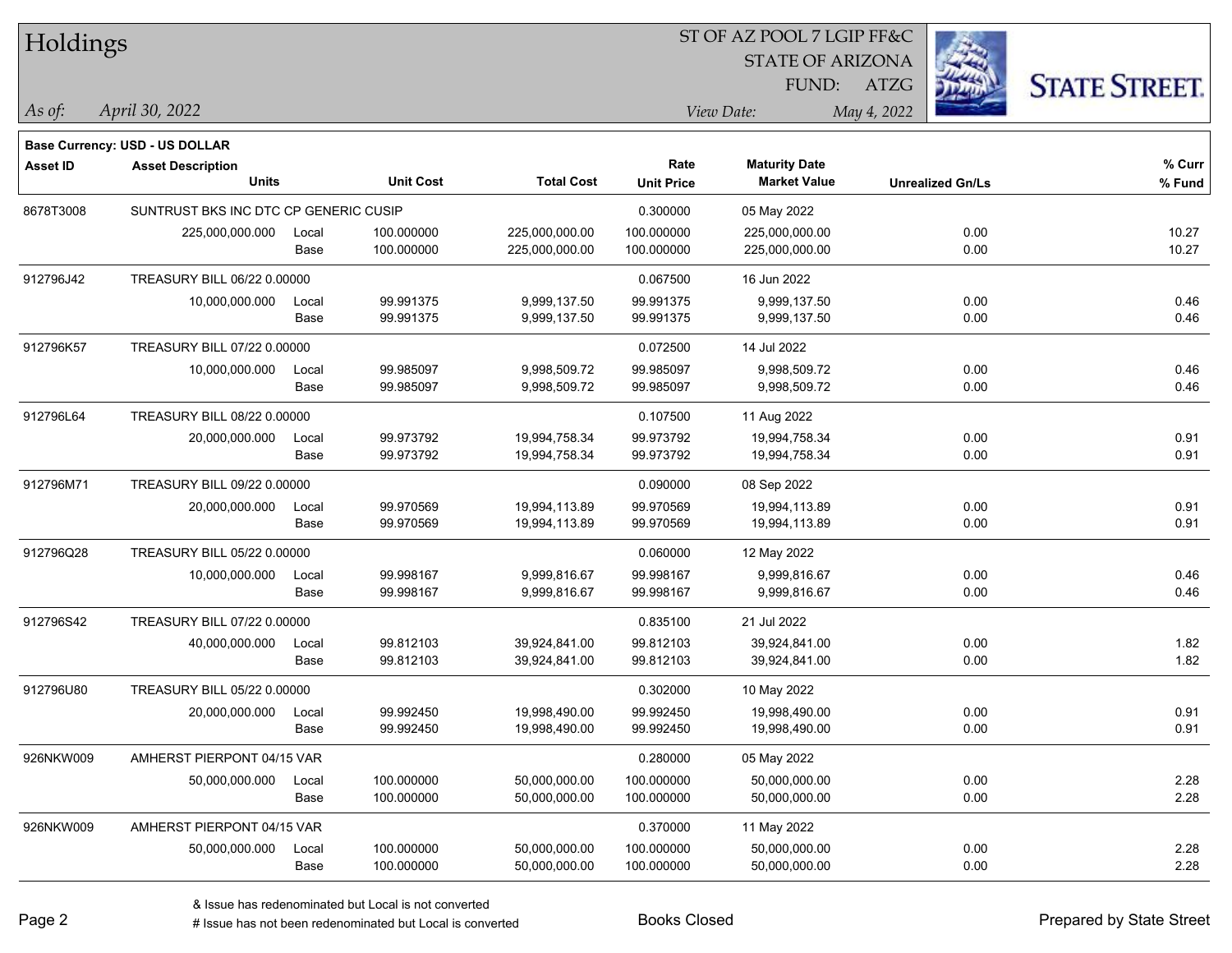|                        | 51 OF AZ POOL 7 LGIP FF&C<br>Holdings<br>i. |       |                                                           |                   |                     |                         |                         |                          |
|------------------------|---------------------------------------------|-------|-----------------------------------------------------------|-------------------|---------------------|-------------------------|-------------------------|--------------------------|
|                        |                                             |       |                                                           |                   |                     | <b>STATE OF ARIZONA</b> |                         |                          |
|                        |                                             |       |                                                           |                   |                     | FUND:                   | ATZG                    | <b>STATE STREET.</b>     |
| $\vert$ As of:         | April 30, 2022                              |       |                                                           |                   |                     | View Date:              | May 4, 2022             |                          |
|                        | <b>Base Currency: USD - US DOLLAR</b>       |       |                                                           |                   |                     |                         |                         |                          |
| <b>Asset ID</b>        | <b>Asset Description</b>                    |       |                                                           |                   | Rate                | <b>Maturity Date</b>    |                         | % Curr                   |
|                        | <b>Units</b>                                |       | <b>Unit Cost</b>                                          | <b>Total Cost</b> | <b>Unit Price</b>   | <b>Market Value</b>     | <b>Unrealized Gn/Ls</b> | % Fund                   |
| 926NKW009              | AMHERST PIERPONT 04/15 VAR                  |       |                                                           |                   | 0.400000            | 13 May 2022             |                         |                          |
|                        | 50,000,000.000                              | Local | 100.000000                                                | 50,000,000.00     | 100.000000          | 50,000,000.00           | 0.00                    | 2.28                     |
|                        |                                             | Base  | 100.000000                                                | 50,000,000.00     | 100.000000          | 50,000,000.00           | 0.00                    | 2.28                     |
| 942PVKII0              | WAM AZ 2 WAM AZR 2                          |       |                                                           |                   | 0.750000            | 21 Jul 2022             |                         |                          |
|                        | 8,019,946.020                               | Local | 100.000000                                                | 8,019,946.02      | 100.000000          | 8,019,946.02            | 0.00                    | 0.37                     |
|                        |                                             | Base  | 100.000000                                                | 8,019,946.02      | 100.000000          | 8,019,946.02            | 0.00                    | 0.37                     |
| 942PVL006              | WAM AZ 4 WAM AZR 4                          |       |                                                           |                   | 0.000000            | 01 May 2022             |                         |                          |
|                        | 50,086,632.280                              | Local | 100.000000                                                | 50,086,632.28     | 100.000000          | 50,086,632.28           | 0.00                    | 2.29                     |
|                        |                                             | Base  | 100.000000                                                | 50,086,632.28     | 100.000000          | 50,086,632.28           | 0.00                    | 2.29                     |
| 942PVNII4              | WAM AZ 7 WAM AZR 7                          |       |                                                           |                   | 0.250000            | 15 Dec 2022             |                         |                          |
|                        | 8,000,000.000                               | Local | 100.000000                                                | 8,000,000.00      | 100.000000          | 8,000,000.00            | 0.00                    | 0.36                     |
|                        |                                             | Base  | 100.000000                                                | 8,000,000.00      | 100.000000          | 8,000,000.00            | 0.00                    | 0.36                     |
| 95763A914              | WESTERN ALLIANCE BANCORP PP                 |       |                                                           |                   | 0.250000            | 23 Jun 2022             |                         |                          |
|                        | 5,004,983.720                               | Local | 100.000000                                                | 5,004,983.72      | 100.000000          | 5,004,983.72            | 0.00                    | 0.23                     |
|                        |                                             | Base  | 100.000000                                                | 5,004,983.72      | 100.000000          | 5,004,983.72            | 0.00                    | 0.23                     |
| 979QHR003              | SOUTH STREET REPO                           |       |                                                           |                   | 0.290000            | 02 May 2022             |                         |                          |
|                        | 27,000,000.000                              | Local | 100.000000                                                | 27,000,000.00     | 100.000000          | 27,000,000.00           | 0.00                    | 1.23                     |
|                        |                                             | Base  | 100.000000                                                | 27,000,000.00     | 100.000000          | 27,000,000.00           | 0.00                    | 1.23                     |
| 979RFJ001              | ALLIANCE BANK OF ARIZONA MONEY              |       |                                                           |                   | 0.180000            | 01 May 2022             |                         |                          |
|                        | 12,059,245.920                              | Local | 100.000000                                                | 12,059,245.92     | 100.000000          | 12,059,245.92           | 0.00                    | 0.55                     |
|                        |                                             | Base  | 100.000000                                                | 12,059,245.92     | 100.000000          | 12,059,245.92           | 0.00                    | 0.55                     |
| 993YHF905              | WAM CORE PLS SSBT SEC ID IGTF2380002        |       |                                                           |                   | 0.650000            | 07 Jul 2022             |                         |                          |
|                        | 10,024,931.950                              | Local | 100.000000                                                | 10,024,931.95     | 100.000000          | 10,024,931.95           | 0.00                    | 0.46                     |
|                        |                                             | Base  | 100.000000                                                | 10,024,931.95     | 100.000000          | 10,024,931.95           | 0.00                    | 0.46                     |
| <b>US DOLLAR Total</b> |                                             |       |                                                           |                   |                     |                         |                         |                          |
|                        | 1,629,927,341.470                           | Local |                                                           | 1,629,837,008.59  |                     | 1,629,837,008.59        | 0.00                    | 74.36                    |
|                        |                                             | Base  |                                                           | 1,629,837,008.59  |                     | 1,629,837,008.59        | 0.00                    | 74.36                    |
|                        | <b>CASH EQUIVALENT Total</b>                |       |                                                           |                   |                     |                         |                         |                          |
|                        | 1,629,927,341.470                           | Base  |                                                           | 1,629,837,008.59  |                     | 1,629,837,008.59        | 0.00                    | 74.36                    |
| Page 3                 |                                             |       | & Issue has redenominated but Local is not converted      |                   | <b>Books Closed</b> |                         |                         | Prepared by State Street |
|                        |                                             |       | # Issue has not been redenominated but Local is converted |                   |                     |                         |                         |                          |

 $\overline{\text{S}}$  of  $\overline{\text{S}}$   $\overline{\text{S}}$   $\overline{\text{S}}$   $\overline{\text{S}}$   $\overline{\text{S}}$   $\overline{\text{S}}$   $\overline{\text{S}}$   $\overline{\text{S}}$   $\overline{\text{S}}$   $\overline{\text{S}}$   $\overline{\text{S}}$   $\overline{\text{S}}$   $\overline{\text{S}}$   $\overline{\text{S}}$   $\overline{\text{S}}$   $\overline{\text{S}}$   $\overline{\text{S}}$   $\overline{\text{S}}$   $\overline{\text{S}}$ 

٦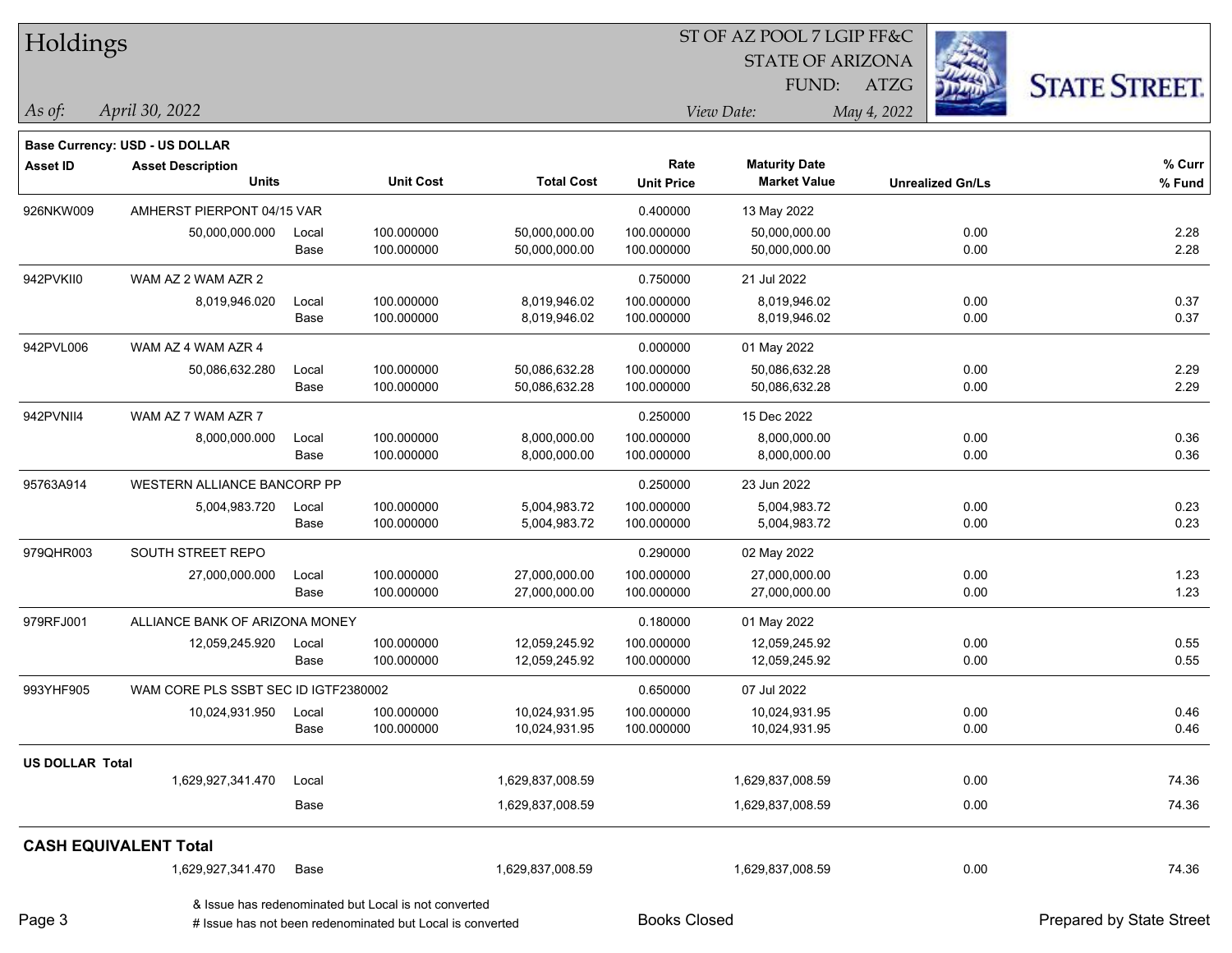| Holdings            |                                |             |                  |                   |                   | ST OF AZ POOL 7 LGIP FF&C |                         |                      |
|---------------------|--------------------------------|-------------|------------------|-------------------|-------------------|---------------------------|-------------------------|----------------------|
|                     |                                |             |                  |                   |                   | <b>STATE OF ARIZONA</b>   |                         |                      |
|                     |                                |             |                  |                   |                   | FUND: ATZG                |                         | <b>STATE STREET.</b> |
| As of:              | April 30, 2022                 |             |                  |                   |                   | View Date:                | May 4, 2022             |                      |
|                     | Base Currency: USD - US DOLLAR |             |                  |                   |                   |                           |                         |                      |
| <b>Asset ID</b>     | <b>Asset Description</b>       |             |                  |                   | Rate              | <b>Maturity Date</b>      |                         | % Curr               |
|                     | <b>Units</b>                   |             | <b>Unit Cost</b> | <b>Total Cost</b> | <b>Unit Price</b> | <b>Market Value</b>       | <b>Unrealized Gn/Ls</b> | % Fund               |
| <b>FIXED INCOME</b> |                                |             |                  |                   |                   |                           |                         |                      |
| <b>US DOLLAR</b>    |                                |             |                  |                   |                   |                           | Exchange Rate:          | 1.000000             |
| 912796H44           | TREASURY BILL 05/22 0.00000    |             |                  |                   | 0.010000          | 19 May 2022               |                         |                      |
|                     | 30,000,000.000                 | Local       | 99.984767        | 29,995,429.99     | 99.989847         | 29,996,954.10             | 1,524.11                | 1.37                 |
|                     |                                | Base        | 99.984767        | 29,995,429.99     | 99.989847         | 29,996,954.10             | 1,524.11                | 1.37                 |
| 912796J42           | TREASURY BILL 06/22 0.00000    |             |                  |                   | 0.010000          | 16 Jun 2022               |                         |                      |
|                     | 60,000,000.000                 | Local       | 99.945247        | 59,967,148.42     | 99.944344         | 59,966,606.40             | $-542.02$               | 2.74                 |
|                     |                                | Base        | 99.945247        | 59,967,148.42     | 99.944344         | 59,966,606.40             | $-542.02$               | 2.74                 |
| 912796M89           | TREASURY BILL 10/22 0.00000    |             |                  |                   | 0.010000          | 06 Oct 2022               |                         |                      |
|                     | 10,000,000.000                 | Local       | 99.963572        | 9,996,357.23      | 99.495201         | 9,949,520.10              | $-46,837.13$            | 0.45                 |
|                     |                                | Base        | 99.963572        | 9,996,357.23      | 99.495201         | 9,949,520.10              | $-46,837.13$            | 0.45                 |
| 912796M97           | TREASURY BILL 03/22 0.00000    |             |                  |                   |                   | 10 Mar 2022               |                         |                      |
|                     | 0.000                          | Local       | 0.000000         | $-0.07$           | 0.000000          | 0.00                      | 0.07                    | 0.00                 |
|                     |                                | Base        | 0.000000         | $-0.07$           | 0.000000          | 0.00                      | 0.07                    | 0.00                 |
| 912796N54           | TREASURY BILL 11/21 0.00000    |             |                  |                   | 0.010000          | 09 Nov 2021               |                         |                      |
|                     | 0.000                          | Local       | 0.000000         | $-0.09$           | 0.000000          | 0.00                      | 0.09                    | 0.00                 |
|                     |                                | Base        | 0.000000         | $-0.09$           | 0.000000          | 0.00                      | 0.09                    | 0.00                 |
| 912796N88           | TREASURY BILL 11/21 0.00000    |             |                  |                   |                   | 30 Nov 2021               |                         |                      |
|                     | 0.000                          | Local       | 0.000000         | $-0.02$           | 0.000000          | 0.00                      | 0.02                    | 0.00                 |
|                     |                                | Base        | 0.000000         | $-0.02$           | 0.000000          | 0.00                      | 0.02                    | 0.00                 |
| 912796P86           | TREASURY BILL 12/21 0.00000    |             |                  |                   | 0.010000          | 28 Dec 2021               |                         |                      |
|                     |                                | 0.000 Local | 0.000000         | $-0.08$           | 0.000000          | 0.00                      | 0.08                    | 0.00                 |
|                     |                                | Base        | 0.000000         | $-0.08$           | 0.000000          | 0.00                      | 0.08                    | 0.00                 |
| 912796Q28           | TREASURY BILL 05/22 0.00000    |             |                  |                   | 0.010000          | 12 May 2022               |                         |                      |
|                     | 40,000,000.000                 | Local       | 99.991842        | 39,996,736.67     | 99.995949         | 39,998,379.60             | 1,642.93                | 1.82                 |
|                     |                                | Base        | 99.991842        | 39,996,736.67     | 99.995949         | 39,998,379.60             | 1,642.93                | 1.82                 |
| 912796Q36           | TREASURY BILL 05/22 0.00000    |             |                  |                   | 0.010000          | 26 May 2022               |                         |                      |
|                     | 30,000,000.000                 | Local       | 99.980370        | 29,994,111.12     | 99.975170         | 29,992,551.00             | $-1,560.12$             | 1.37                 |
|                     |                                | Base        | 99.980370        | 29,994,111.12     | 99.975170         | 29,992,551.00             | $-1,560.12$             | 1.37                 |
|                     |                                |             |                  |                   |                   |                           |                         |                      |

& Issue has redenominated but Local is not converted

Page 4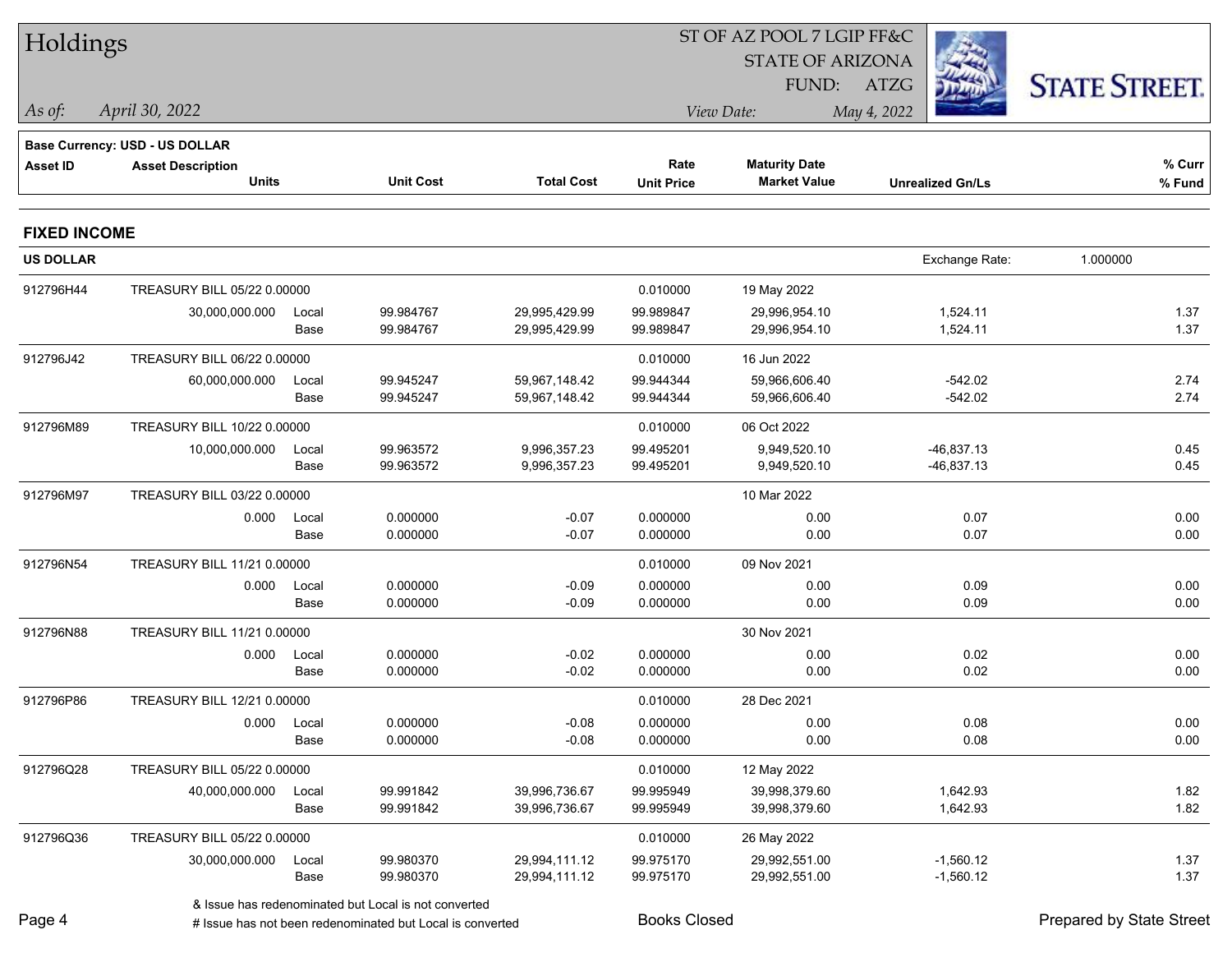Holdings

### ST OF AZ POOL 7 LGIP FF&C

STATE OF ARIZONA FUND:

ATZG



**% Fund**

**% Curr**

*April 30, 2022 As of: View Date: May 4, 2022*

|                 | <b>Base Currency: USD - US DOLLAR</b>    |             |                  |                   |                           |                                             |                         |       |
|-----------------|------------------------------------------|-------------|------------------|-------------------|---------------------------|---------------------------------------------|-------------------------|-------|
| <b>Asset ID</b> | <b>Asset Description</b><br><b>Units</b> |             | <b>Unit Cost</b> | <b>Total Cost</b> | Rate<br><b>Unit Price</b> | <b>Maturity Date</b><br><b>Market Value</b> | <b>Unrealized Gn/Ls</b> | % Cur |
|                 |                                          |             |                  |                   |                           |                                             |                         | % Fun |
| 912796Q44       | TREASURY BILL 06/22 0.00000              |             |                  |                   | 0.010000                  | 02 Jun 2022                                 |                         |       |
|                 | 30,000,000.000                           | Local       | 99.977037        | 29,993,111.14     | 99.971777                 | 29,991,533.10                               | $-1,578.04$             | 1.37  |
|                 |                                          | Base        | 99.977037        | 29,993,111.14     | 99.971777                 | 29,991,533.10                               | $-1,578.04$             | 1.37  |
| 912796Q51       | TREASURY BILL 01/22 0.00000              |             |                  |                   | 0.010000                  | 04 Jan 2022                                 |                         |       |
|                 | 0.000                                    | Local       | 0.000000         | $-0.04$           | 0.000000                  | 0.00                                        | 0.04                    | 0.00  |
|                 |                                          | Base        | 0.000000         | $-0.04$           | 0.000000                  | 0.00                                        | 0.04                    | 0.00  |
| 912796R35       | TREASURY BILL 06/22 0.00000              |             |                  |                   |                           | 09 Jun 2022                                 |                         |       |
|                 | 20,000,000.000                           | Local       | 99.957533        | 19,991,506.66     | 99.954479                 | 19,990,895.80                               | $-610.86$               | 0.91  |
|                 |                                          | <b>Base</b> | 99.957533        | 19,991,506.66     | 99.954479                 | 19,990,895.80                               | $-610.86$               | 0.91  |
| 912796R43       | TREASURY BILL 06/22 0.00000              |             |                  |                   | 0.010000                  | 23 Jun 2022                                 |                         |       |
|                 | 33,000,000.000                           | Local       | 99.930970        | 32,977,220.26     | 99.914778                 | 32,971,876.74                               | $-5,343.52$             | 1.50  |
|                 |                                          | Base        | 99.930970        | 32,977,220.26     | 99.914778                 | 32,971,876.74                               | $-5,343.52$             | 1.50  |
| 912796R50       | TREASURY BILL 06/22 0.00000              |             |                  |                   | 0.010000                  | 30 Jun 2022                                 |                         |       |
|                 | 10,000,000.000                           | Local       | 99.970167        | 9,997,016.68      | 99.880330                 | 9,988,033.00                                | $-8,983.68$             | 0.46  |
|                 |                                          | Base        | 99.970167        | 9,997,016.68      | 99.880330                 | 9,988,033.00                                | $-8,983.68$             | 0.46  |
| 912796S67       | TREASURY BILL 08/22 0.00000              |             |                  |                   |                           | 04 Aug 2022                                 |                         |       |
|                 | 20,000,000.000                           | Local       | 99.752278        | 19,950,455.60     | 99.762171                 | 19,952,434.20                               | 1,978.60                | 0.91  |
|                 |                                          | Base        | 99.752278        | 19,950,455.60     | 99.762171                 | 19,952,434.20                               | 1,978.60                | 0.91  |
| 912796T25       | TREASURY BILL 03/22 0.00000              |             |                  |                   | 0.010000                  | 29 Mar 2022                                 |                         |       |
|                 | 0.000                                    | Local       | 0.000000         | $-0.01$           | 0.000000                  | 0.00                                        | 0.01                    | 0.00  |
|                 |                                          | Base        | 0.000000         | $-0.01$           | 0.000000                  | 0.00                                        | 0.01                    | 0.00  |
| 912796T74       | TREASURY BILL 04/22 0.00000              |             |                  |                   | 0.010000                  | 05 Apr 2022                                 |                         |       |
|                 | 0.000                                    | Local       | 0.000000         | $-0.04$           | 0.000000                  | 0.00                                        | 0.04                    | 0.00  |
|                 |                                          | Base        | 0.000000         | $-0.04$           | 0.000000                  | 0.00                                        | 0.04                    | 0.00  |
| 912796T90       | TREASURY BILL 04/22 0.00000              |             |                  |                   |                           | 19 Apr 2022                                 |                         |       |
|                 | 0.000                                    | Local       | 0.000000         | $-0.04$           | 0.000000                  | 0.00                                        | 0.04                    | 0.00  |
|                 |                                          | Base        | 0.000000         | $-0.04$           | 0.000000                  | 0.00                                        | 0.04                    | 0.00  |

912796U72 TREASURY BILL 05/22 0.00000 03 May 2022

10,000,000.000 Local 99.999403 9,999,940.28 99.999750 9,999,975.00 34.72 0.46

Base 99.999403 9,999,940.28 99.999750 9,999,975.00 34.72 0.46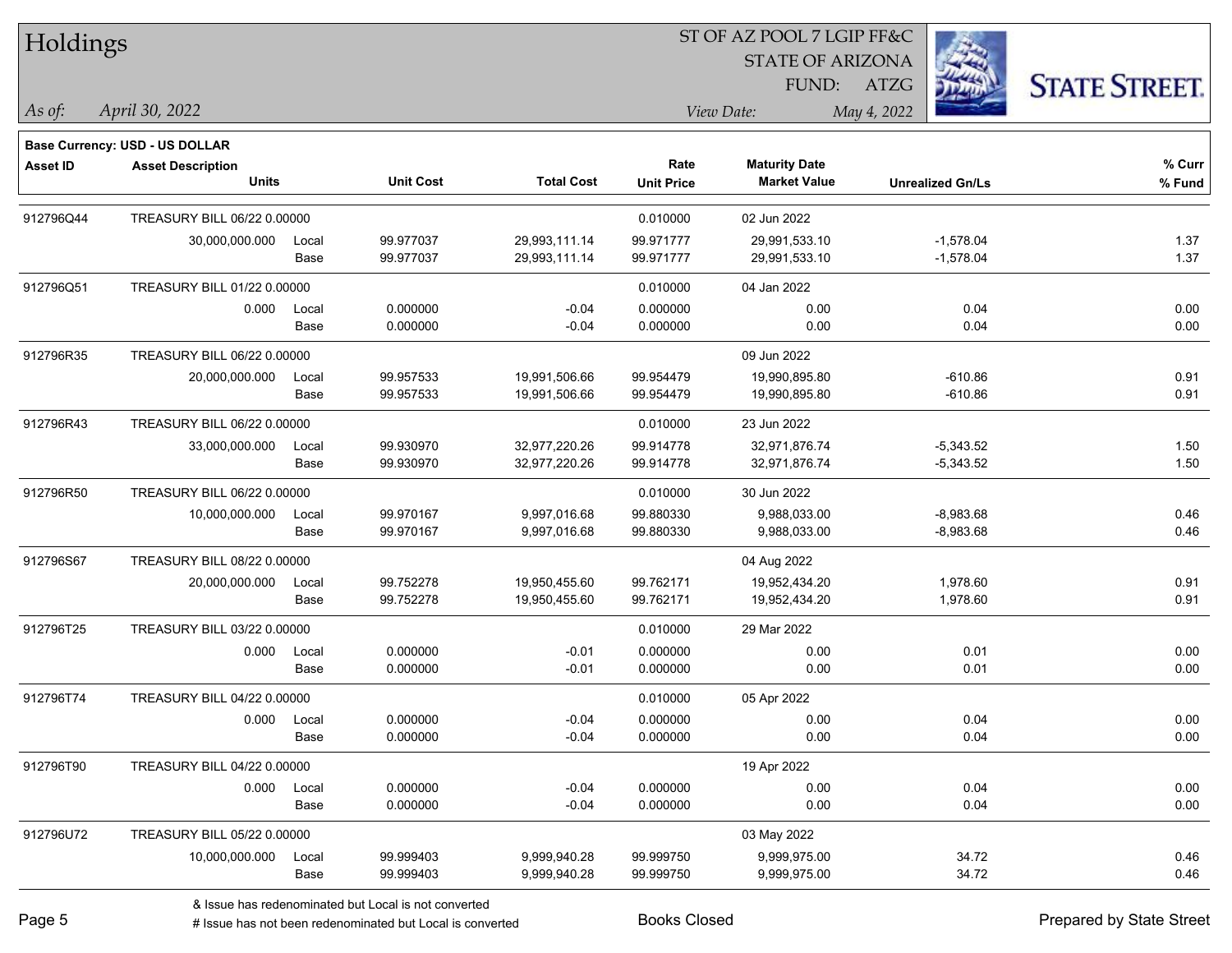| Holdings        |                                       |       |                  |                   | ST OF AZ POOL 7 LGIP FF&C |                         |                         |                      |  |  |
|-----------------|---------------------------------------|-------|------------------|-------------------|---------------------------|-------------------------|-------------------------|----------------------|--|--|
|                 |                                       |       |                  |                   |                           | <b>STATE OF ARIZONA</b> |                         |                      |  |  |
|                 |                                       |       |                  |                   |                           | FUND:                   | ATZG                    | <b>STATE STREET.</b> |  |  |
| As of:          | April 30, 2022                        |       |                  |                   |                           | View Date:              | May 4, 2022             |                      |  |  |
|                 | <b>Base Currency: USD - US DOLLAR</b> |       |                  |                   |                           |                         |                         |                      |  |  |
| <b>Asset ID</b> | <b>Asset Description</b>              |       |                  |                   | Rate                      | <b>Maturity Date</b>    |                         | % Curr               |  |  |
|                 | <b>Units</b>                          |       | <b>Unit Cost</b> | <b>Total Cost</b> | <b>Unit Price</b>         | <b>Market Value</b>     | <b>Unrealized Gn/Ls</b> | % Fund               |  |  |
| 912796U80       | TREASURY BILL 05/22 0.00000           |       |                  |                   |                           | 10 May 2022             |                         |                      |  |  |
|                 | 10,000,000.000                        | Local | 99.996313        | 9,999,631.25      | 99.997417                 | 9,999,741.70            | 110.45                  | 0.46                 |  |  |
|                 |                                       | Base  | 99.996313        | 9,999,631.25      | 99.997417                 | 9,999,741.70            | 110.45                  | 0.46                 |  |  |
| 912796V22       | TREASURY BILL 05/22 0.00000           |       |                  |                   |                           | 24 May 2022             |                         |                      |  |  |
|                 | 20,000,000.000                        | Local | 99.983069        | 19,996,613.89     | 99.982049                 | 19,996,409.80           | -204.09                 | 0.91                 |  |  |
|                 |                                       | Base  | 99.983069        | 19,996,613.89     | 99.982049                 | 19,996,409.80           | $-204.09$               | 0.91                 |  |  |
| 912796V30       | TREASURY BILL 05/22 0.00000           |       |                  |                   |                           | 31 May 2022             |                         |                      |  |  |
|                 | 20,000,000.000                        | Local | 99.975417        | 19,995,083.33     | 99.973618                 | 19,994,723.60           | $-359.73$               | 0.91                 |  |  |
|                 |                                       | Base  | 99.975417        | 19,995,083.33     | 99.973618                 | 19,994,723.60           | $-359.73$               | 0.91                 |  |  |
| 912796V89       | TREASURY BILL 06/22 0.00000           |       |                  |                   |                           | 07 Jun 2022             |                         |                      |  |  |
|                 | 20,000,000.000                        | Local | 99.965826        | 19,993,165.28     | 99.956583                 | 19,991,316.60           | $-1,848.68$             | 0.91                 |  |  |
|                 |                                       | Base  | 99.965826        | 19,993,165.28     | 99.956583                 | 19,991,316.60           | $-1,848.68$             | 0.91                 |  |  |
| 912796V97       | TREASURY BILL 06/22 0.00000           |       |                  |                   |                           | 14 Jun 2022             |                         |                      |  |  |
|                 | 10,000,000.000                        | Local | 99.947444        | 9,994,744.44      | 99.944906                 | 9,994,490.60            | $-253.84$               | 0.46                 |  |  |
|                 |                                       | Base  | 99.947444        | 9,994,744.44      | 99.944906                 | 9,994,490.60            | $-253.84$               | 0.46                 |  |  |
| 912796W88       | CASH MGMT BILL 07/22 0.00000          |       |                  |                   |                           | 05 Jul 2022             |                         |                      |  |  |
|                 | 10,000,000.000                        | Local | 99.907917        | 9,990,791.67      | 99.870844                 | 9,987,084.40            | $-3,707.27$             | 0.46                 |  |  |
|                 |                                       | Base  | 99.907917        | 9,990,791.67      | 99.870844                 | 9,987,084.40            | $-3,707.27$             | 0.46                 |  |  |
| 912796Y94       | CASH MGMT BILL 12/21 0.00000          |       |                  |                   |                           | 31 Dec 2021             |                         |                      |  |  |
|                 | 0.000                                 | Local | 0.000000         | $-0.14$           | 0.000000                  | 0.00                    | 0.14                    | 0.00                 |  |  |
|                 |                                       | Base  | 0.000000         | $-0.14$           | 0.000000                  | 0.00                    | 0.14                    | 0.00                 |  |  |
| 912796ZC6       | CASH MGMT BILL 11/21 0.00000          |       |                  |                   | 0.010000                  | 01 Nov 2021             |                         |                      |  |  |
|                 | 0.000                                 | Local | 0.000000         | $-0.18$           | 0.000000                  | 0.00                    | 0.18                    | 0.00                 |  |  |
|                 |                                       | Base  | 0.000000         | $-0.18$           | 0.000000                  | 0.00                    | 0.18                    | 0.00                 |  |  |
| 912828WZ9       | <b>US TREASURY N/B 04/22 1.75</b>     |       |                  |                   | 1.750000                  | 30 Apr 2022             |                         |                      |  |  |
|                 | 10,000,000.000                        | Local | 100.000000       | 10,000,000.00     | 100.000000                | 10,000,000.00           | 0.00                    | 0.46                 |  |  |
|                 |                                       | Base  | 100.000000       | 10,000,000.00     | 100.000000                | 10,000,000.00           | 0.00                    | 0.46                 |  |  |
| 912828ZR4       | US TREASURY N/B 05/22 0.125           |       |                  |                   | 0.125000                  | 31 May 2022             |                         |                      |  |  |
|                 | 10,000,000.000                        | Local | 100.002977       | 10,000,297.71     | 99.972106                 | 9,997,210.60            | $-3,087.11$             | 0.46                 |  |  |
|                 |                                       | Base  | 100.002977       | 10,000,297.71     | 99.972106                 | 9,997,210.60            | $-3,087.11$             | 0.46                 |  |  |

# Issue has not been redenominated but Local is converted Books Closed Prepared by State Street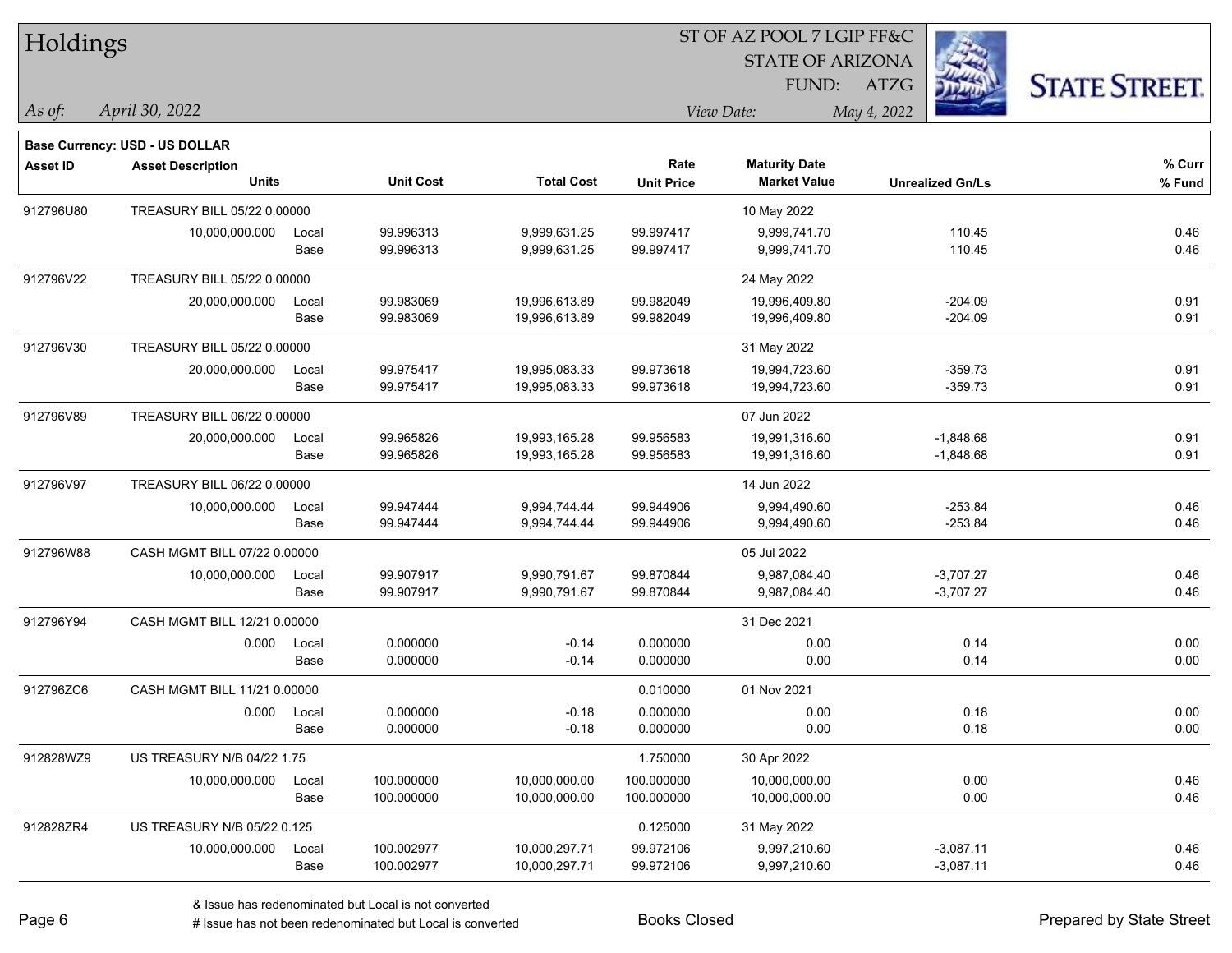| Holdings        |                                       |       |                  |                   |                   | ST OF AZ POOL 7 LGIP FF&C |                         |                      |
|-----------------|---------------------------------------|-------|------------------|-------------------|-------------------|---------------------------|-------------------------|----------------------|
|                 |                                       |       |                  |                   |                   | <b>STATE OF ARIZONA</b>   |                         |                      |
|                 |                                       |       |                  |                   |                   | FUND:                     | <b>ATZG</b>             | <b>STATE STREET.</b> |
| As of:          | April 30, 2022                        |       |                  |                   |                   | View Date:                | May 4, 2022             |                      |
|                 | <b>Base Currency: USD - US DOLLAR</b> |       |                  |                   |                   |                           |                         |                      |
| <b>Asset ID</b> | <b>Asset Description</b>              |       |                  |                   | Rate              | <b>Maturity Date</b>      |                         | % Curr               |
|                 | <b>Units</b>                          |       | <b>Unit Cost</b> | <b>Total Cost</b> | <b>Unit Price</b> | <b>Market Value</b>       | <b>Unrealized Gn/Ls</b> | % Fund               |
| 912828ZX1       | US TREASURY N/B 06/22 0.125           |       |                  |                   | 0.125000          | 30 Jun 2022               |                         |                      |
|                 | 20,000,000.000                        | Local | 100.005314       | 20,001,062.87     | 99.912039         | 19,982,407.80             | $-18,655.07$            | 0.91                 |
|                 |                                       | Base  | 100.005314       | 20,001,062.87     | 99.912039         | 19,982,407.80             | $-18,655.07$            | 0.91                 |
| 91282CAA9       | US TREASURY FRN 07/22 VAR             |       |                  |                   | 0.947007          | 31 Jul 2022               |                         |                      |
|                 | 5,000,000.000                         | Local | 99.998738        | 4,999,936.88      | 100.050398        | 5,002,519.90              | 2,583.02                | 0.23                 |
|                 |                                       | Base  | 99.998738        | 4,999,936.88      | 100.050398        | 5,002,519.90              | 2,583.02                | 0.23                 |
| 91282CAC5       | US TREASURY N/B 07/22 0.125           |       |                  |                   | 0.125000          | 31 Jul 2022               |                         |                      |
|                 | 10,000,000.000                        | Local | 100.005272       | 10,000,527.18     | 99.800781         | 9,980,078.10              | $-20,449.08$            | 0.46                 |
|                 |                                       | Base  | 100.005272       | 10,000,527.18     | 99.800781         | 9,980,078.10              | $-20,449.08$            | 0.46                 |
| 91282CAG6       | US TREASURY N/B 08/22 0.125           |       |                  |                   | 0.125000          | 31 Aug 2022               |                         |                      |
|                 | 20,000,000.000                        | Local | 100.006326       | 20,001,265.15     | 99.656250         | 19,931,250.00             | $-70,015.15$            | 0.91                 |
|                 |                                       | Base  | 100.006326       | 20,001,265.15     | 99.656250         | 19,931,250.00             | $-70,015.15$            | 0.91                 |
| 91282CAN1       | US TREASURY N/B 09/22 0.125           |       |                  |                   | 0.125000          | 30 Sep 2022               |                         |                      |
|                 | 20,000,000.000                        | Local | 100.005698       | 20,001,139.53     | 99.523438         | 19,904,687.60             | $-96,451.93$            | 0.91                 |
|                 |                                       | Base  | 100.005698       | 20,001,139.53     | 99.523438         | 19,904,687.60             | $-96,451.93$            | 0.91                 |
| 91282CAR2       | US TREASURY N/B 10/22 0.125           |       |                  |                   | 0.125000          | 31 Oct 2022               |                         |                      |
|                 | 20,000,000.000                        | Local | 99.988406        | 19,997,681.10     | 99.328125         | 19,865,625.00             | $-132,056.10$           | 0.91                 |
|                 |                                       | Base  | 99.988406        | 19,997,681.10     | 99.328125         | 19,865,625.00             | $-132,056.10$           | 0.91                 |
| 91282CAS0       | US TREASURY FRN 10/22 VAR             |       |                  |                   | 0.947007          | 31 Oct 2022               |                         |                      |
|                 | 5,000,000.000                         | Local | 100.000507       | 5,000,025.34      | 100.096783        | 5,004,839.15              | 4,813.81                | 0.23                 |
|                 |                                       | Base  | 100.000507       | 5,000,025.34      | 100.096783        | 5,004,839.15              | 4,813.81                | 0.23                 |
| 91282CAX9       | US TREASURY N/B 11/22 0.125           |       |                  |                   | 0.125000          | 30 Nov 2022               |                         |                      |
|                 | 20,000,000.000                        | Local | 99.992915        | 19,998,583.02     | 99.148438         | 19,829,687.60             | $-168,895.42$           | 0.90                 |
|                 |                                       | Base  | 99.992915        | 19,998,583.02     | 99.148438         | 19,829,687.60             | -168,895.42             | 0.90                 |
| 91282CBD2       | US TREASURY N/B 12/22 0.125           |       |                  |                   | 0.125000          | 31 Dec 2022               |                         |                      |
|                 | 25,000,000.000                        | Local | 99.980055        | 24,995,013.74     | 98.933594         | 24,733,398.50             | $-261,615.24$           | 1.13                 |
|                 |                                       | Base  | 99.980055        | 24,995,013.74     | 98.933594         | 24,733,398.50             | $-261,615.24$           | 1.13                 |
| 91282CDE8       | US TREASURY FRN 10/23 VAR             |       |                  |                   | 0.927007          | 31 Oct 2023               |                         |                      |
|                 | 10,000,000.000                        | Local | 99.930264        | 9,993,026.44      | 100.184057        | 10,018,405.70             | 25,379.26               | 0.46                 |
|                 |                                       | Base  | 99.930264        | 9,993,026.44      | 100.184057        | 10,018,405.70             | 25,379.26               | 0.46                 |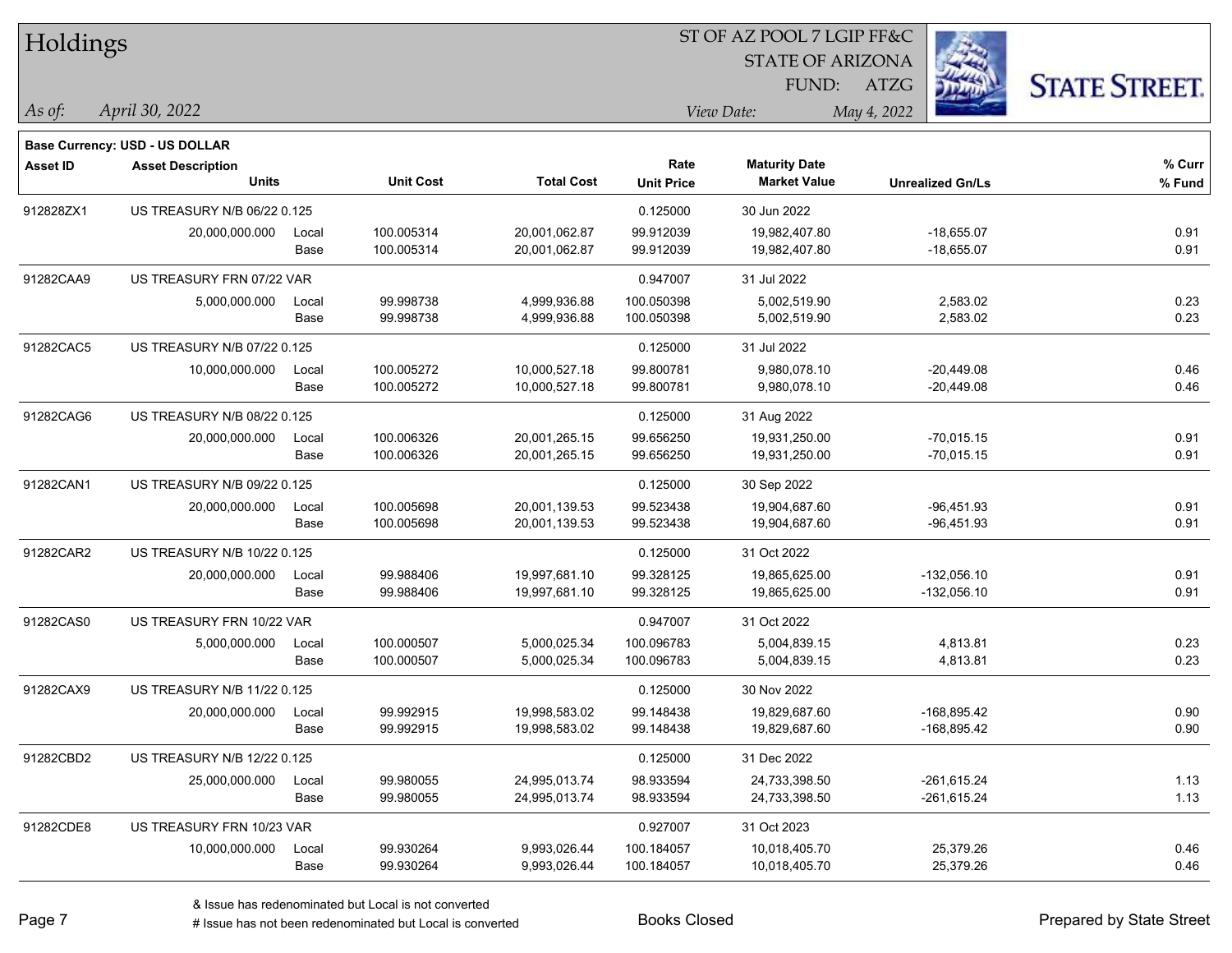|                        | Holdings                       |       |                  |                   |                         | ST OF AZ POOL 7 LGIP FF&C |             |                         |                      |
|------------------------|--------------------------------|-------|------------------|-------------------|-------------------------|---------------------------|-------------|-------------------------|----------------------|
|                        |                                |       |                  |                   | <b>STATE OF ARIZONA</b> |                           |             |                         |                      |
|                        |                                |       |                  |                   |                         | FUND:                     | <b>ATZG</b> |                         | <b>STATE STREET.</b> |
| $\vert$ As of:         | April 30, 2022                 |       |                  |                   |                         | View Date:                | May 4, 2022 |                         |                      |
|                        | Base Currency: USD - US DOLLAR |       |                  |                   |                         |                           |             |                         |                      |
| <b>Asset ID</b>        | <b>Asset Description</b>       |       |                  |                   | Rate                    | <b>Maturity Date</b>      |             |                         | % Curr               |
|                        | <b>Units</b>                   |       | <b>Unit Cost</b> | <b>Total Cost</b> | <b>Unit Price</b>       | <b>Market Value</b>       |             | <b>Unrealized Gn/Ls</b> | % Fund               |
| 91282CDU2              | US TREASURY FRN 01/24 VAR      |       |                  |                   | 0.877007                | 31 Jan 2024               |             |                         |                      |
|                        | 5,000,000.000                  | Local | 100.015952       | 5,000,797.58      | 100.126765              | 5,006,338.25              |             | 5,540.67                | 0.23                 |
|                        |                                | Base  | 100.015952       | 5,000,797.58      | 100.126765              | 5,006,338.25              |             | 5,540.67                | 0.23                 |
| <b>US DOLLAR Total</b> |                                |       |                  |                   |                         |                           |             |                         |                      |
|                        | 563,000,000.000                | Local |                  | 562,818,419.74    |                         | 562,018,973.94            |             | -799,445.80             | 25.64                |
|                        |                                | Base  |                  | 562,818,419.74    |                         | 562,018,973.94            |             | -799,445.80             | 25.64                |
|                        | <b>FIXED INCOME Total</b>      |       |                  |                   |                         |                           |             |                         |                      |
|                        | 563,000,000.000                | Base  |                  | 562,818,419.74    |                         | 562,018,973.94            |             | -799,445.80             | 25.64                |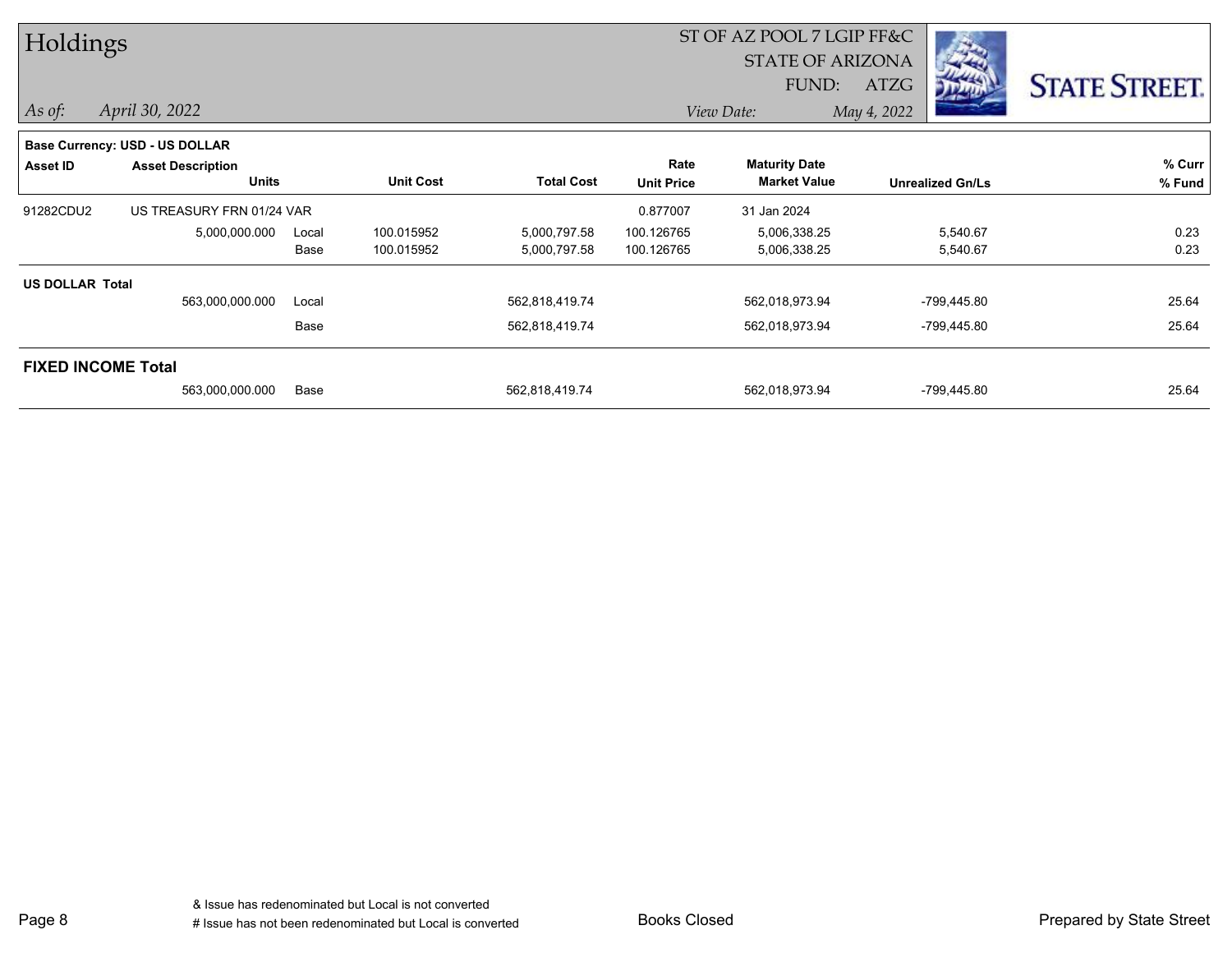| Holdings          |                                          |                  |                   |                           | ST OF AZ POOL 7 LGIP FF&C<br><b>STATE OF ARIZONA</b><br>FUND: | <b>ATZG</b> |                         | <b>STATE STREET.</b> |
|-------------------|------------------------------------------|------------------|-------------------|---------------------------|---------------------------------------------------------------|-------------|-------------------------|----------------------|
| $\vert$ As of:    | April 30, 2022                           |                  |                   |                           | View Date:                                                    | May 4, 2022 |                         |                      |
|                   | <b>Base Currency: USD - US DOLLAR</b>    |                  |                   |                           |                                                               |             |                         |                      |
| Asset ID          | <b>Asset Description</b><br><b>Units</b> | <b>Unit Cost</b> | <b>Total Cost</b> | Rate<br><b>Unit Price</b> | <b>Maturity Date</b><br><b>Market Value</b>                   |             | <b>Unrealized Gn/Ls</b> | % Curr<br>% Fund     |
|                   |                                          |                  |                   |                           |                                                               |             |                         |                      |
| <b>FUND Total</b> |                                          |                  |                   |                           |                                                               |             |                         |                      |
|                   | 2,192,924,225.130                        | Base             | 2,192,652,311.99  |                           | 2,191,852,866.19                                              |             | -799.445.80             | 100.00               |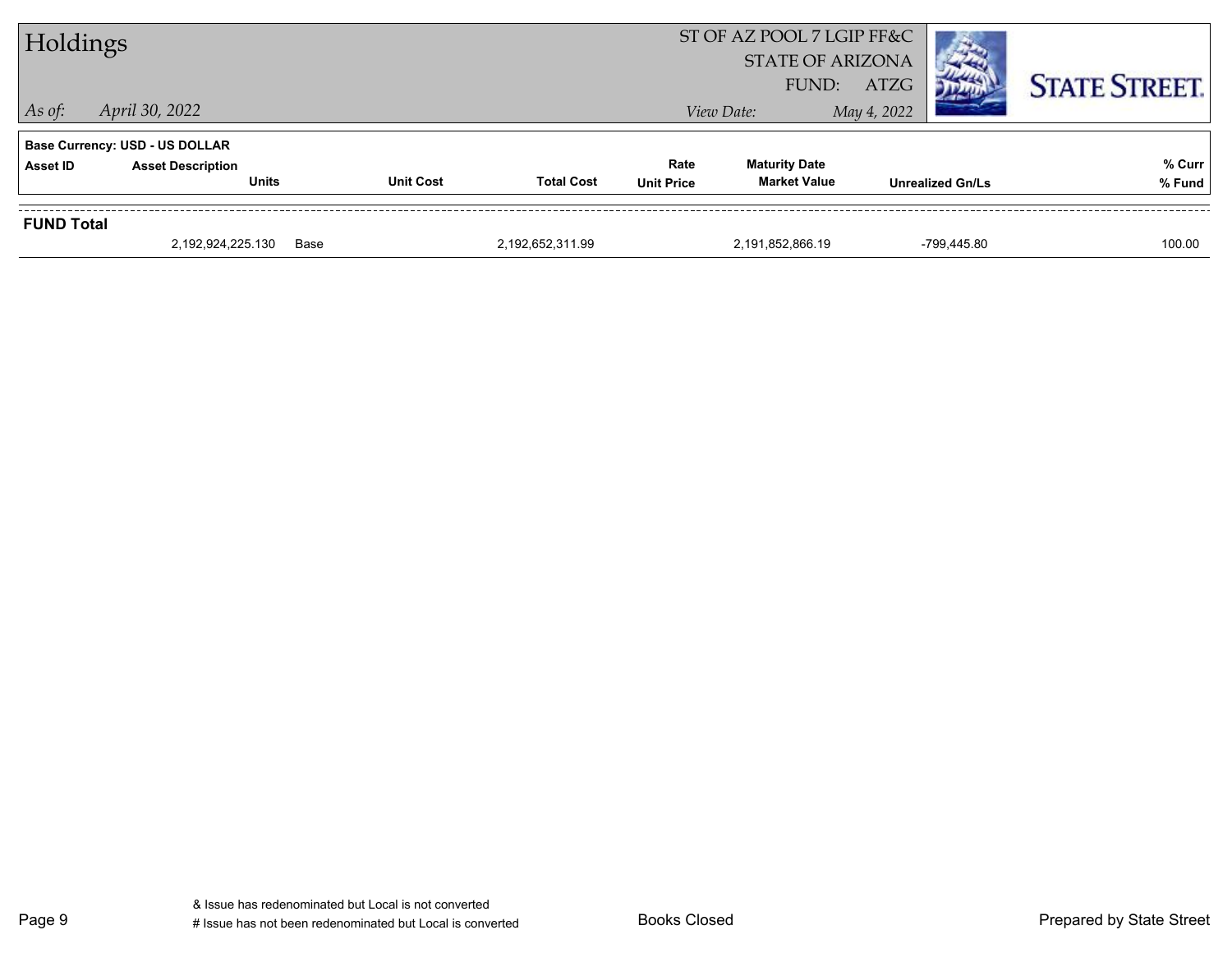# Holdings

### Currency Summary

*As of: April 30, 2022*

## ST OF AZ POOL 7 LGIP FF&C

STATE OF ARIZONA

FUND: ATZG



*View Date:May 4, 2022*

#### **Base Currency:USD - US DOLLAR**

|                        |                   |       |                   |                     | % Currency |                         |                          |                           |
|------------------------|-------------------|-------|-------------------|---------------------|------------|-------------------------|--------------------------|---------------------------|
|                        | <b>Units</b>      |       | <b>Total Cost</b> | <b>Market Value</b> | % Fund     | <b>Unreal Sec Gn/Ls</b> | <b>Unreal Curr Gn/Ls</b> | <b>Total Unreal Gn/Ls</b> |
| <b>US DOLLAR</b>       |                   |       |                   |                     |            |                         | Exchange Rate:           | 1.000000                  |
| <b>CASH</b>            |                   |       |                   |                     |            |                         |                          |                           |
|                        | $-3,116.340$      | Local | $-3,116.34$       | $-3,116.34$         | 0.00       | 0.00                    |                          | 0.00                      |
|                        |                   | Base  | $-3,116.34$       | $-3,116.34$         | 0.00       | 0.00                    | 0.00                     | 0.00                      |
| <b>CASH EQUIVALENT</b> |                   |       |                   |                     |            |                         |                          |                           |
|                        | 1,629,927,341.470 | Local | 1,629,837,008.59  | 1,629,837,008.59    | 74.36      | 0.00                    |                          | 0.00                      |
|                        |                   | Base  | 1,629,837,008.59  | 1,629,837,008.59    | 74.36      | 0.00                    | 0.00                     | 0.00                      |
| <b>FIXED INCOME</b>    |                   |       |                   |                     |            |                         |                          |                           |
|                        | 563,000,000.000   | Local | 562,818,419.74    | 562,018,973.94      | 25.64      | -799,445.80             |                          | -799,445.80               |
|                        |                   | Base  | 562,818,419.74    | 562,018,973.94      | 25.64      | -799,445.80             | 0.00                     | -799,445.80               |
| <b>US DOLLAR Total</b> |                   |       |                   |                     |            |                         |                          |                           |
|                        | 2,192,924,225.130 | Local | 2,192,652,311.99  | 2,191,852,866.19    | 100.00     | -799,445.80             |                          | -799,445.80               |
|                        |                   | Base  | 2,192,652,311.99  | 2,191,852,866.19    | 100.00     | -799,445.80             | 0.00                     | -799,445.80               |
| <b>FUND Total</b>      |                   |       |                   |                     |            |                         |                          |                           |
|                        | 2,192,924,225.130 | Base  | 2,192,652,311.99  | 2,191,852,866.19    | 100.00     | -799,445.80             | 0.00                     | -799,445.80               |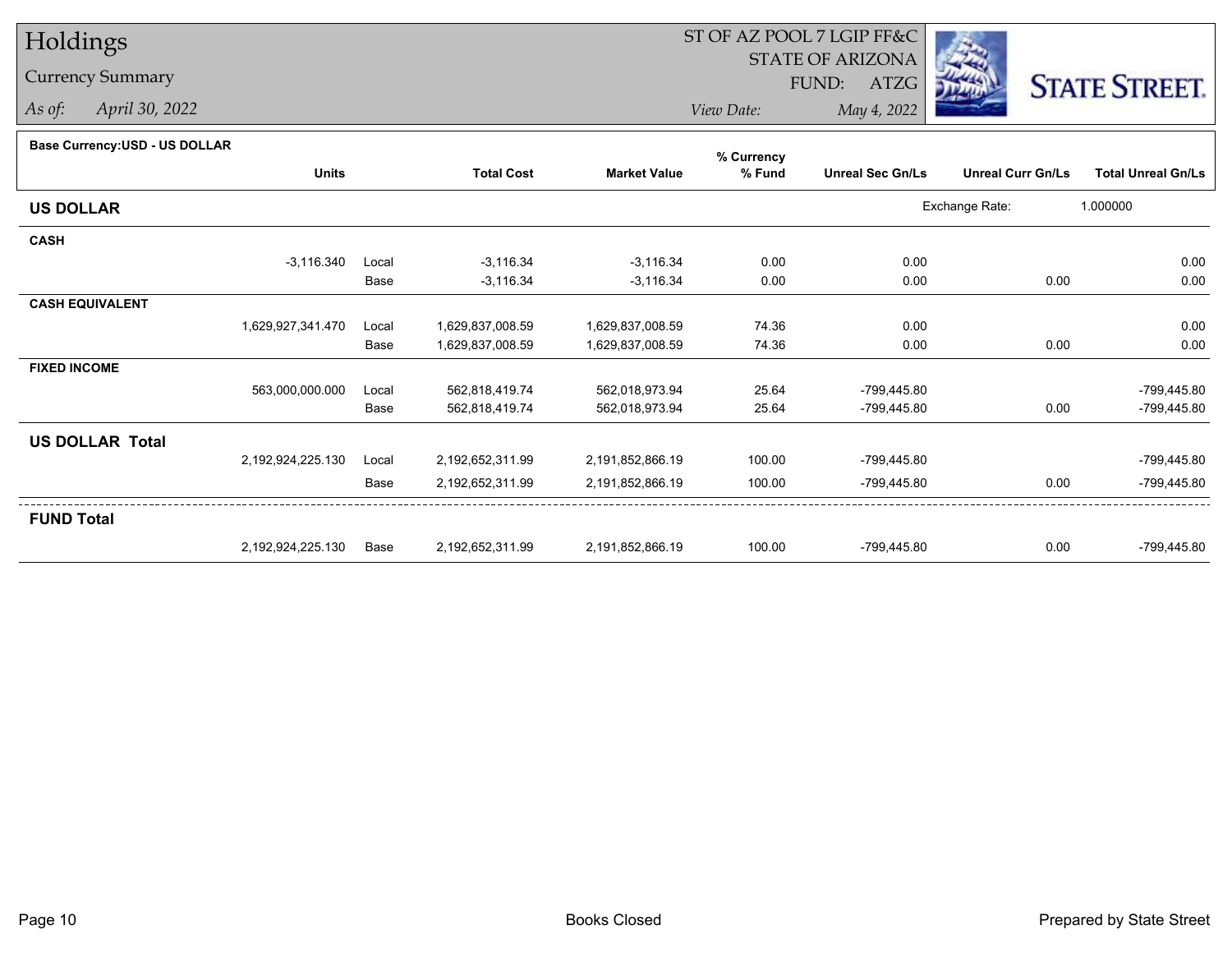| Holdings             |                                       |                   |                     |            | ST OF AZ POOL 7 LGIP FF&C                |                          |                           |
|----------------------|---------------------------------------|-------------------|---------------------|------------|------------------------------------------|--------------------------|---------------------------|
| <b>Asset Summary</b> |                                       |                   |                     |            | <b>STATE OF ARIZONA</b><br>FUND:<br>ATZG |                          | <b>STATE STREET.</b>      |
| As of:               | April 30, 2022                        |                   |                     | View Date: | May 4, 2022                              |                          |                           |
|                      | <b>Base Currency: USD - US DOLLAR</b> |                   |                     |            |                                          |                          |                           |
|                      | <b>Units</b>                          | <b>Total Cost</b> | <b>Market Value</b> | % Fund     | <b>Unreal Sec Gn/Ls</b>                  | <b>Unreal Curr Gn/Ls</b> | <b>Total Unreal Gn/Ls</b> |
| <b>CASH</b>          |                                       |                   |                     |            |                                          |                          |                           |
| <b>US DOLLAR</b>     |                                       |                   |                     |            |                                          |                          |                           |
|                      | $-3,116.340$                          | $-3,116.34$       | $-3,116.34$         | 0.00       | 0.00                                     | 0.00                     | 0.00                      |
| <b>CASH Total</b>    | $-3,116.340$                          | $-3,116.34$       | $-3,116.34$         | 0.00       | 0.00                                     | 0.00                     | 0.00                      |
|                      |                                       |                   |                     |            |                                          |                          |                           |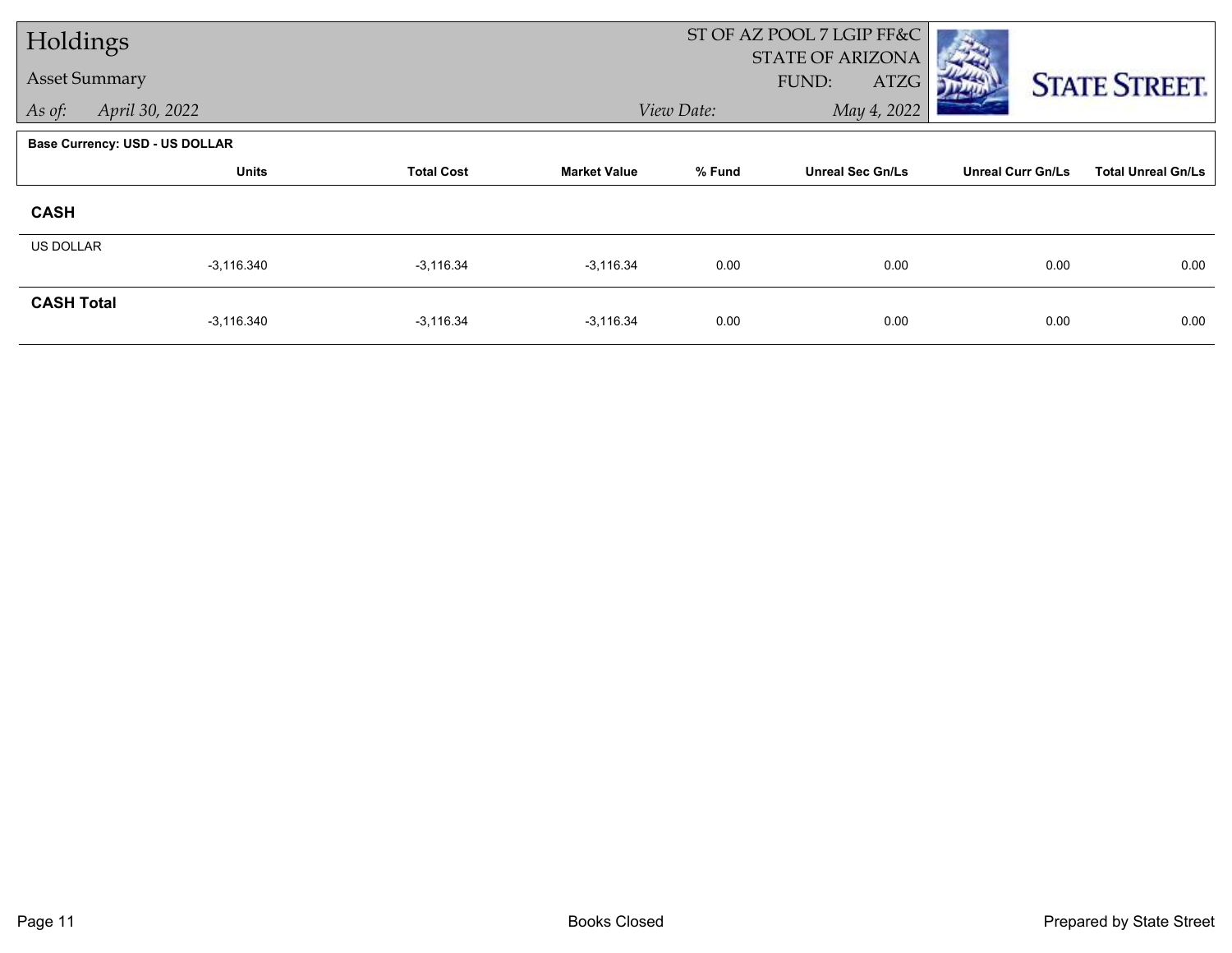| Holdings  |                                |                   |                     | ST OF AZ POOL 7 LGIP FF&C |                         |                          |                           |
|-----------|--------------------------------|-------------------|---------------------|---------------------------|-------------------------|--------------------------|---------------------------|
|           |                                |                   |                     |                           | <b>STATE OF ARIZONA</b> |                          |                           |
|           | <b>Asset Summary</b>           |                   |                     |                           | FUND:<br>ATZG           |                          | <b>STATE STREET.</b>      |
| As of:    | April 30, 2022                 |                   |                     | View Date:                | May 4, 2022             |                          |                           |
|           | Base Currency: USD - US DOLLAR |                   |                     |                           |                         |                          |                           |
|           | <b>Units</b>                   | <b>Total Cost</b> | <b>Market Value</b> | % Fund                    | <b>Unreal Sec Gn/Ls</b> | <b>Unreal Curr Gn/Ls</b> | <b>Total Unreal Gn/Ls</b> |
|           | <b>CASH EQUIVALENT</b>         |                   |                     |                           |                         |                          |                           |
| US DOLLAR |                                |                   |                     |                           |                         |                          |                           |
|           | 1,629,927,341.470              | 1,629,837,008.59  | 1,629,837,008.59    | 74.36                     | 0.00                    | 0.00                     | 0.00                      |
|           | <b>CASH EQUIVALENT Total</b>   |                   |                     |                           |                         |                          |                           |
|           | 1,629,927,341.470              | 1,629,837,008.59  | 1,629,837,008.59    | 74.36                     | 0.00                    | 0.00                     | 0.00                      |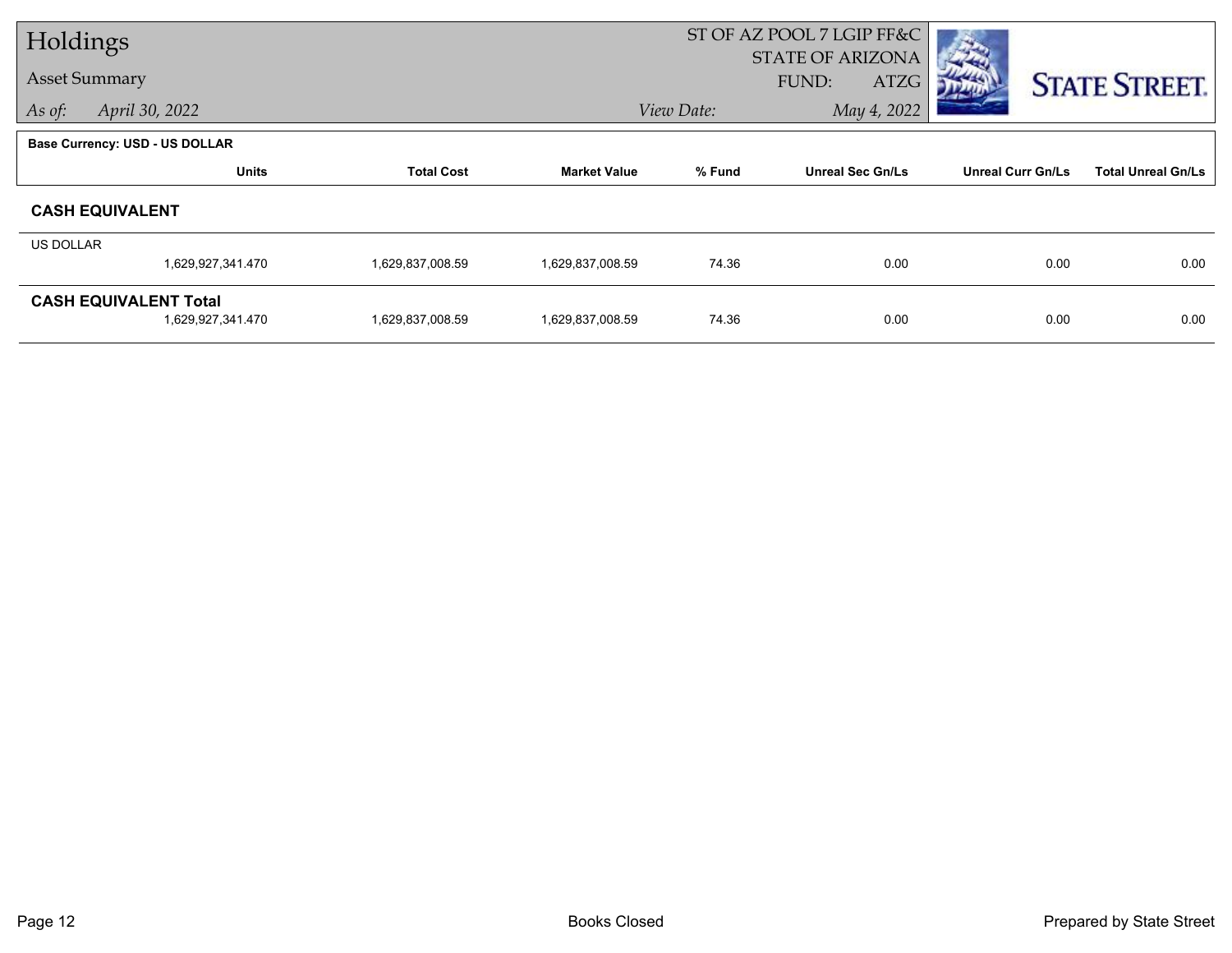| Holdings             |                                       |                   |                     | ST OF AZ POOL 7 LGIP FF&C |                                          |                          |                           |  |  |
|----------------------|---------------------------------------|-------------------|---------------------|---------------------------|------------------------------------------|--------------------------|---------------------------|--|--|
| <b>Asset Summary</b> |                                       |                   |                     |                           | <b>STATE OF ARIZONA</b><br>FUND:<br>ATZG |                          | <b>STATE STREET.</b>      |  |  |
| As of:               | April 30, 2022                        |                   |                     | View Date:                | May 4, 2022                              |                          |                           |  |  |
|                      | <b>Base Currency: USD - US DOLLAR</b> |                   |                     |                           |                                          |                          |                           |  |  |
|                      | <b>Units</b>                          | <b>Total Cost</b> | <b>Market Value</b> | % Fund                    | <b>Unreal Sec Gn/Ls</b>                  | <b>Unreal Curr Gn/Ls</b> | <b>Total Unreal Gn/Ls</b> |  |  |
| <b>FIXED INCOME</b>  |                                       |                   |                     |                           |                                          |                          |                           |  |  |
| <b>US DOLLAR</b>     |                                       |                   |                     |                           |                                          |                          |                           |  |  |
|                      | 563,000,000.000                       | 562,818,419.74    | 562,018,973.94      | 25.64                     | -799,445.80                              | 0.00                     | -799,445.80               |  |  |
|                      | <b>FIXED INCOME Total</b>             |                   |                     |                           |                                          |                          |                           |  |  |
|                      | 563,000,000.000                       | 562,818,419.74    | 562,018,973.94      | 25.64                     | -799,445.80                              | 0.00                     | -799,445.80               |  |  |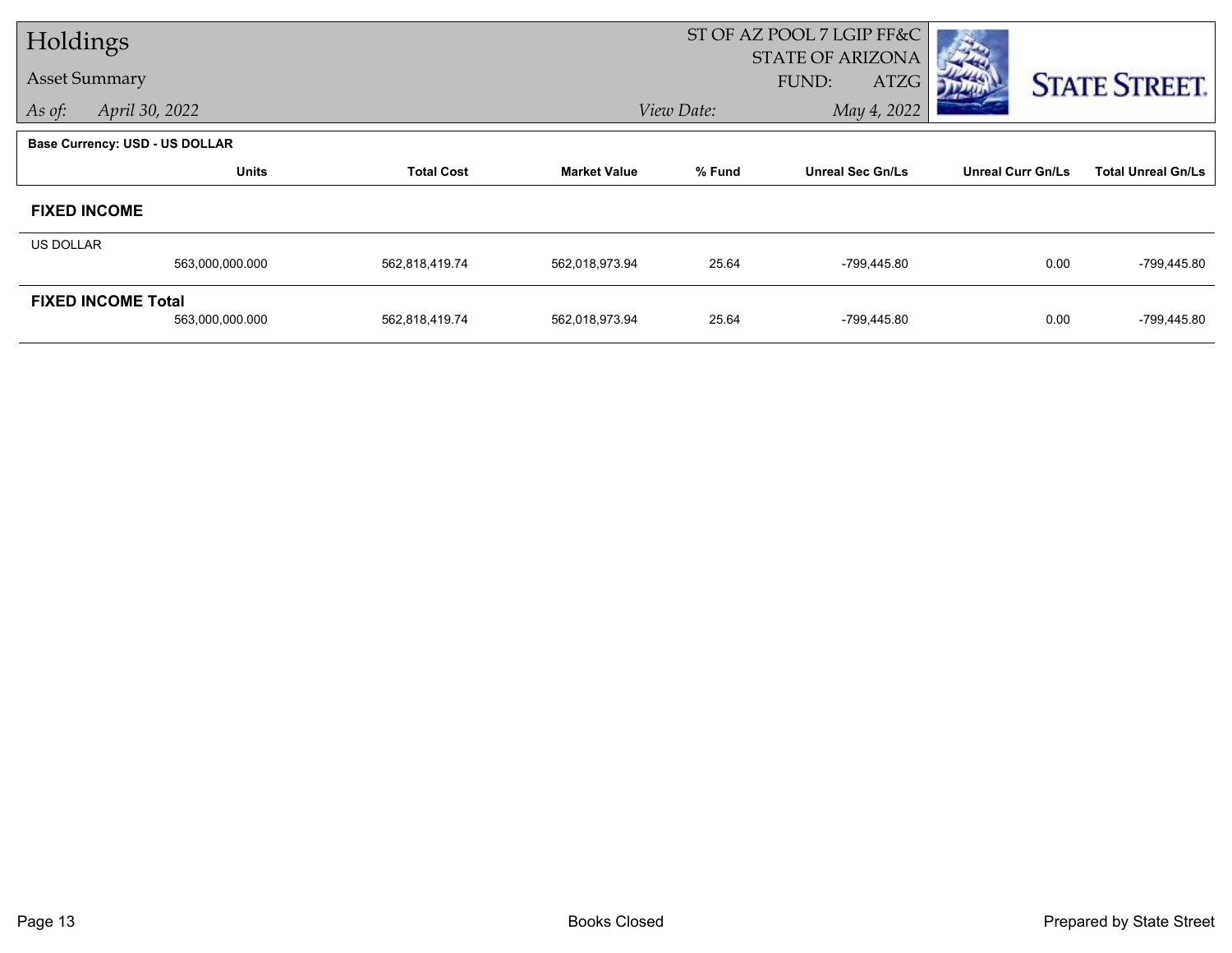| Holdings                              |                      |                   |                     | ST OF AZ POOL 7 LGIP FF&C<br><b>STATE OF ARIZONA</b> |                         |                   |                           |
|---------------------------------------|----------------------|-------------------|---------------------|------------------------------------------------------|-------------------------|-------------------|---------------------------|
|                                       | <b>Asset Summary</b> |                   |                     |                                                      | <b>ATZG</b><br>FUND:    |                   | <b>STATE STREET.</b>      |
| As of:                                | April 30, 2022       |                   |                     | View Date:                                           |                         |                   |                           |
| <b>Base Currency: USD - US DOLLAR</b> |                      |                   |                     |                                                      |                         |                   |                           |
|                                       | <b>Units</b>         | <b>Total Cost</b> | <b>Market Value</b> | % Fund                                               | <b>Unreal Sec Gn/Ls</b> | Unreal Curr Gn/Ls | <b>Total Unreal Gn/Ls</b> |
| <b>FUND Total</b>                     |                      |                   |                     |                                                      |                         |                   |                           |
|                                       | 2,192,924,225.130    | 2,192,652,311.99  | 2,191,852,866.19    | 100.00                                               | -799.445.80             | 0.00              | -799,445.80               |